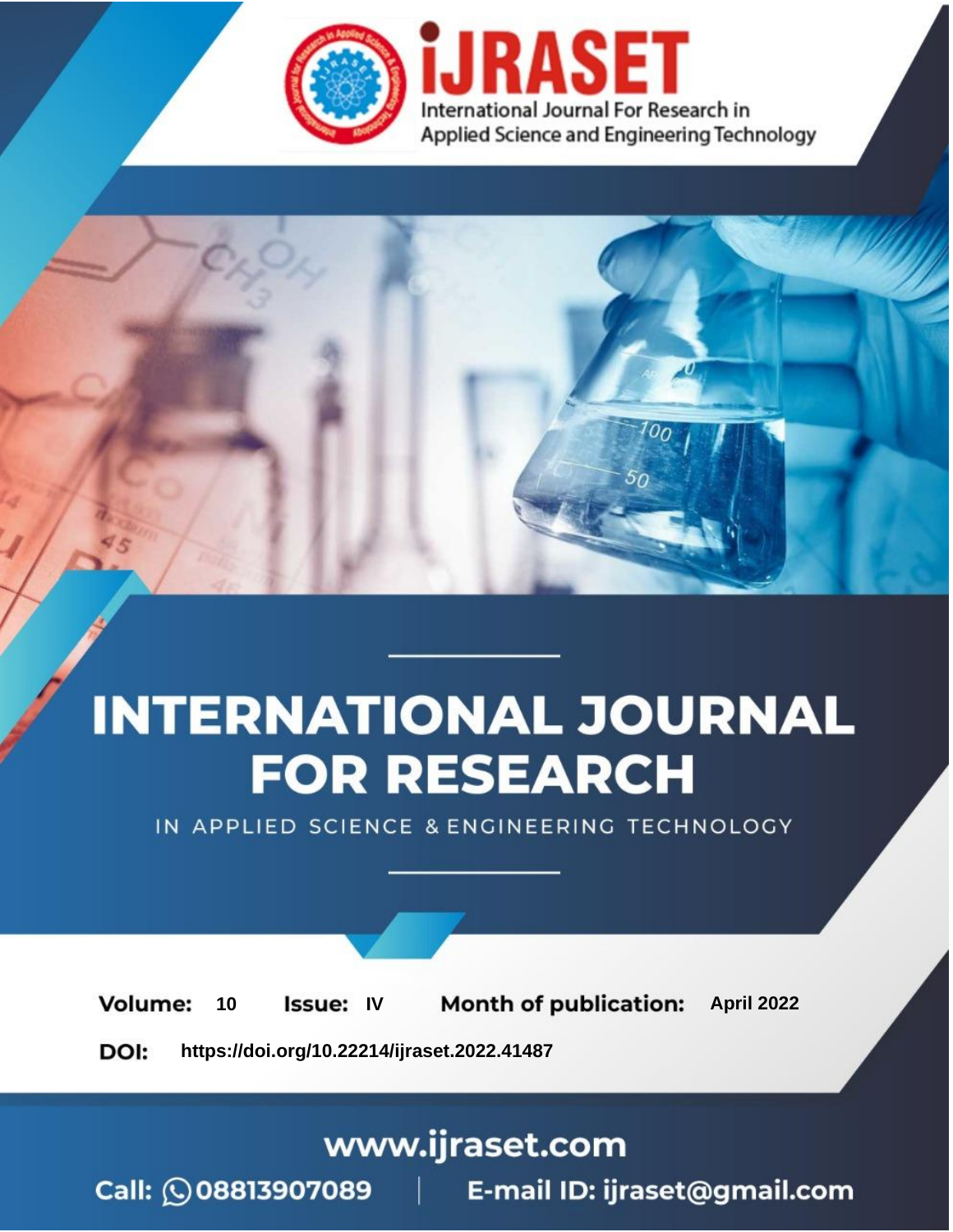

### **Design and Implementation Mobile Control Robot**

Prof. Smita Bhuyarkar<sup>1</sup>, Harshad Ghonge<sup>2</sup>, Utkarsha Dipawale<sup>3</sup>, Juhi Balpande<sup>4</sup>, Akshay Bhandekar<sup>5</sup>

*<sup>1</sup>Professor, Department of Electrical Engineering, Smt. Radhikatai Pandav Collegeof Engineering, Nagpur, Maharashtra, India 2, 3, 4, 5 Students, Department of Electrical Engineering, Smt. Radhiktai Pandav College of Engineering, Nagpur, Maharashtra*

*Abstract: The project aims in designing a robot that can be operated using Android App. The controlling of the Robot is done wirelessly through an Android smartphone one using the Bluetooth module feature. Here in the project, the android smartphone is used as a remote control for the Robot and have key applications. Bluetooth is an open standard specification for a radio frequency (RF)-based and have a short-range connectivity technology that promises to change the face of computing and wireless communication. The controlling device of the whole system is a Arduino. Bluetooth module, DC motors are interacted to the Arduino. The data received by the Bluetooth module from the Android smartphone is fed as input to the controller. The micro-controller acts accordingly on the DC motors of the Robot. The robot in the project can be made to move in all four directions using the Android phone. The direction of the robot is indicated using LED indicators of the Robot system. Robot is also controlled with gesture control. In achieving the task the controller is loaded with a program written using Embedded 'C' language.*

*Keywords: Mobile application; Android; Gesture; HC-05; L298N*

#### **I. INTRODUCTION**

Mobile-controlled robot projects make use of an Android mobile phone for robotic control with the help of Bluetooth technology. This is a simple robotics project using Arduino and run with the help of gesture mode also. We have already seen Mobile Controlled Robots using Bluetooth technology, which uses call, base methods to control the robot. It also have many wireless-controlled robots use RF modules. Today, a Bluetooth-powered robotic robot is a relatively inexpensive, easy-to-use and efficient way to go. The aim of the project is to design an Arduino bot system and write a program on Arduino Microprocessor. The Arduino robot contains an Arduino with basic navigation features. Arduino apps contain mediation instructions between the Android controller and the Arduino robot. Android mobile controller uses various mobile sensors to monitor movement. An appropriate program in the Arduino microprocessor to interact with the android controller. Metal detector is also implemented for detection of metal. It is a device that can detect metal, the basics can make a sound when it is near some metal, and the more advanced can tell what kind of metal and how deep it is down, they are using different detecting principles.

#### **II. MOBILE APPLICATION DEVELOPMENT**

Mobile app development is the process of creating software application which can be run on mobile devices. It is easy to maintain and we can also secure our app data. Usually most of the applications need the internet connectivity or Bluetooth connectivity. Android applications are usually developed in the Java programming language.

#### **III. BUILDING COMPONENTS (SOFTWARE AND HARDWARE)**

For controlling a robot with mobile smartphone which runs in android software system with having a Bluetooth connectivity and also run by using gesture mode. Robotic parts for the model consists of robot chassis, the Arduino Uno Board, Bluetooth module, electric motors, motor driver module, battery pack, jumper wires and wheels. The Bluetooth module is connected with the Arduino UNO board for the connection with the user. Through the Bluetooth module for monitoring and controlling the particular motor reaches the board and process accordingly, the output of the Arduino goes to the motor driver IC, and it controls the particular motor.

#### *A. Robot Chassis*

Chassis is a load bearing framework for any object. It is also used to assemble all the components that we are using in robot. In robotic design we are using acrylic transparent car chassis, high-Quality 65-mm Plastic wheels with Rubber and having 16 x M3 Nut.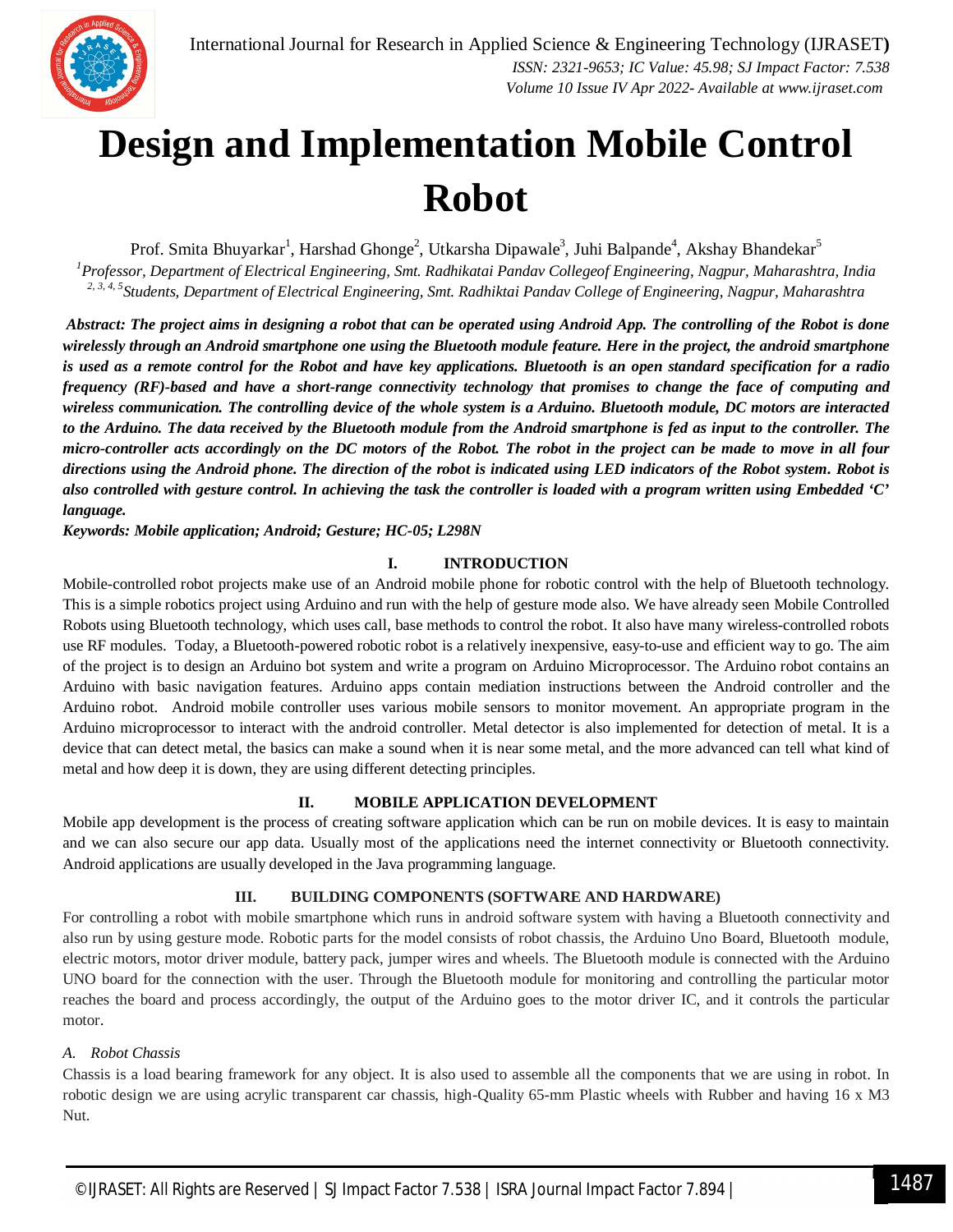

#### International Journal for Research in Applied Science & Engineering Technology (IJRASET**)**  *ISSN: 2321-9653; IC Value: 45.98; SJ Impact Factor: 7.538 Volume 10 Issue IV Apr 2022- Available at www.ijraset.com*

#### *B. Arduino Uno Board*

Arduino Uno is a microcontroller based on a board on a microchip ATmega328P*.* ATmega328 has 28 pins in total which has 14 digital total input / output pins, in which 6 pins are providing PWM output and 6 pins are providing analog inputs. The microcontroller operates at 5V. Arduino Uno needs crystal oscillator for 16MHz frequency.

#### *C. Bluetooth Module (HC-05)*

HC-05 Bluetooth Module is acts as a communication bridge between the electronics devices. HC-05 generally connects with small devices like mobile phone for a short range. It is designed for wireless connectivity. HC-05 uses the frequency of 2.45GHz. It operates at a voltage of 5V of power supply and operating current has 30mA. The range of transferring data 10 meter.

#### *D. DC Motor and Motor Driver Module (L298N)*

DC motors are operated on direct currents they ate come from small motor to huge ones, it can also use in robotic basis. Here we are using 12V 1.5A dc motor to operate the robot. In robot we also implement the L298N H-bridge motor driver.

L298N motor driver module is high power motor driver and perfect to drive the dc motor, it is capable to drive two dc motor simultaneously. L298N is a 16 pin IC. A Motor driver is connected to Arduino to run the robot. Motor driver's input pins 1, 2, 3 and 4 are connected to Arduino's digital pin number 5, 6, 10 and 11 respectively. Here we have used DC motors to driver robot.

#### *E. Battery Pack, Jumper wires and wheels*

Battery is the source of electrical energy in stored form Lithium-ion Battery is a rechargeable battery, supply of 14V.Jumper wires are used for connection in robot and wheels are providing motion to the robot.

#### *F. H. Android Bluetooth Controlled Application and Arduino Software code*

Android Bluetooth controlled application is nothing but the application that we are using in our android mobile to give a command to the robot for the movement in it. The application is first design in c language. The Bluetooth HC-05 interfaced with Arduino UNO for connectivity with android mobile to Bluetooth HC-05.

Arduino UNO is programmed by using Arduino Software, it is integrated development program environment (IDE) which makes easy to write code and upload it to the board. For Arduino IDE C/C++ languages are used for programming.



Fig no. 1 Implementation of Mobile Controlled Robot.

#### **IV. CIRCUIT DIAGRAM**



Fig no.2 Circuit Diagram of Mobile Controlled Robot.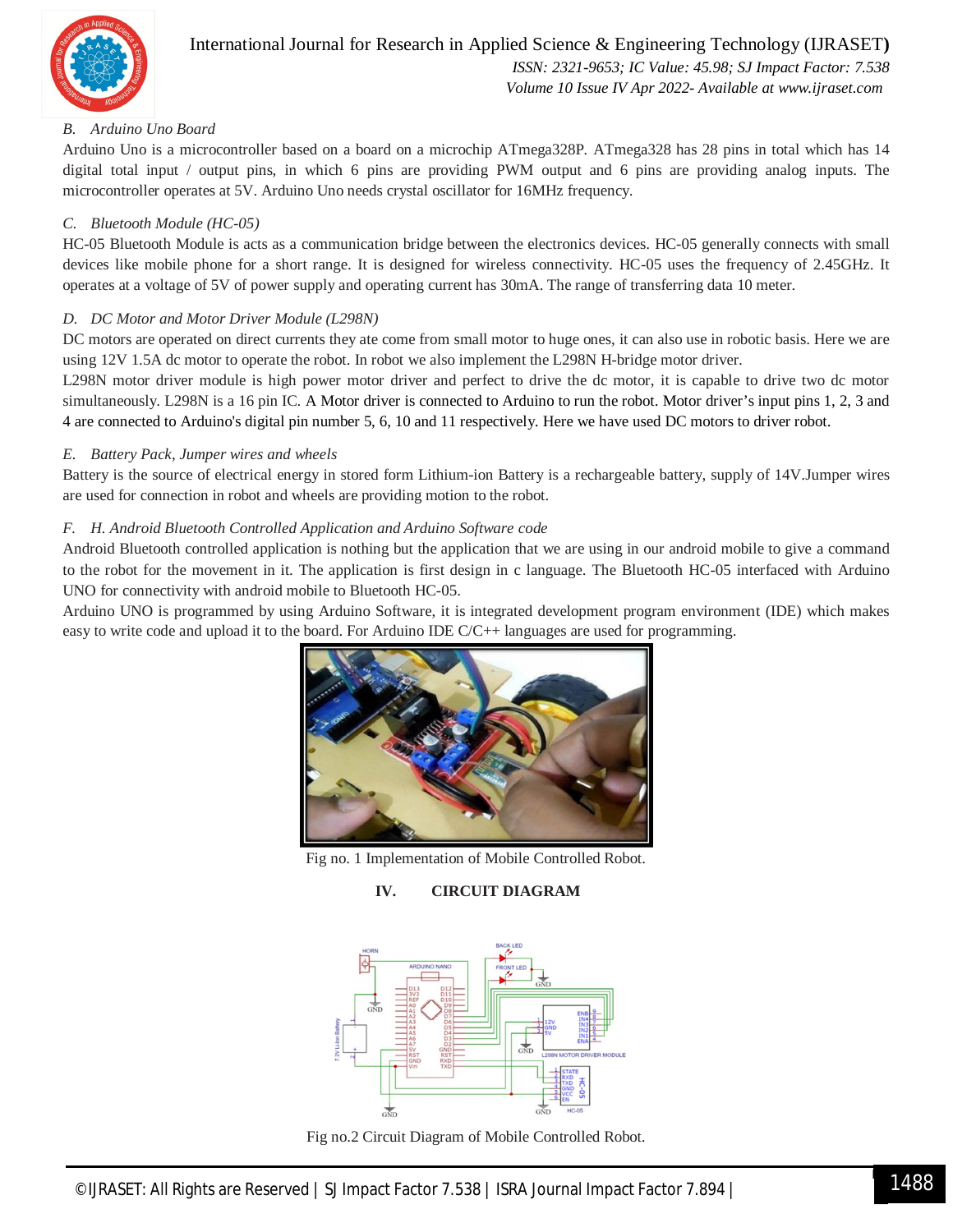

International Journal for Research in Applied Science & Engineering Technology (IJRASET**)**

 *ISSN: 2321-9653; IC Value: 45.98; SJ Impact Factor: 7.538 Volume 10 Issue IV Apr 2022- Available at www.ijraset.com*

Going to build this Bluetooth controlled robot, at first we should look for the HC-05 Bluetooth module where the +5V supply and GND pins are directly connected to the 5V power supply or Arduino 5V supply.

After that, we need to connect the TX pin of the Bluetooth module to the RX pin of the Arduino as we know that we should only transmit data from the smartphone to the Bluetooth module of the Bluetooth controlled robot and don't need to receive any kind of information from Arduino. This RX pin of the Arduino depends on the Software Serial library (Pin 0 and Pin 1 are arranged as RX and TX pin of the Arduino.)

Presently, the L298N motor driver module's digital I/O pin 2 to pin 5 of Arduino are designed as to output pins of the motor driver and are associated with IN1 through IN4 to the L298N motor driver.

#### **V. WORKING OF THE CIRCUIT**

As we give the command to the robot then the command is then processed by the phone. Command is then sent to the receiver side via Bluetooth Module HC-05. Command received via Bluetooth Module HC-05 is then forwarded to Arduino Uno board using UART serial communication protocol. Arduino code checks the commands that is received. Whenever the command is a matching to string, Arduino controls the movements of the robot accordingly in forward direction, backward direction, turning right direction, turning left direction & stop. Signal logic levels at the different stages of the circuits for proper controlling of the robot are given below;

| <b>User</b> | Arduino                       | L293D       | L293D       |
|-------------|-------------------------------|-------------|-------------|
| Command     | O/P                           | Input       | output      |
|             | Digital                       | Pins        | Pins        |
|             | <b>Pins</b>                   | (2,7,10,15) | (3,6,11,14) |
|             | (2,3,4,5)                     |             |             |
| Forward     | <b>HLHL</b>                   | <b>HLHL</b> | <b>HLHL</b> |
|             |                               |             |             |
| Backword    | LHLH                          | <b>LHLH</b> | <b>LHLH</b> |
|             |                               |             |             |
| Left        | -HLLL for 1s, then HLHL if    |             |             |
|             | previous Command was Forward  |             |             |
|             |                               |             |             |
|             | -HLLL for 1s, then LHLH if    |             |             |
|             | previous Command was Backword |             |             |
|             |                               |             |             |
| Stop        | LLLL                          | LLLL        | LLLL        |
|             |                               |             |             |

Fig no.3 Key Mapping Chart of Mobile Controlled Robot.

To begin with, for this Bluetooth, Mobile controlled Robot, 7 keys as utilized for different direction and different work performance i.e., forward, backward, left, right, light ON/OFF and speed. At the point when a key is pressed by the user, the comparing information is transmitted or exchanging between the HC-05 Bluetooth Module and android smartphone. In the Arduino code, the Arduino gets any of the command from the Bluetooth module (according to the key mapping) and plays out a simple switch case activity, where each case is related with suitable directions to the motor driver input pins. As an example, if the forward key is pressed in the smartphone app, then the Arduino will activate IN1 and IN3 from the motor driver module to move the robot in the forward direction while IN2 and IN4 are in deactivation model.

While giving commands to robot by pressing left, right, upward downward button rather than doing this we can also implement the gesture mode. Simply we have to put the android smartphone in our hand and giving the movement to the smartphone. As we give movement to smartphone the movements also take place in a Robot.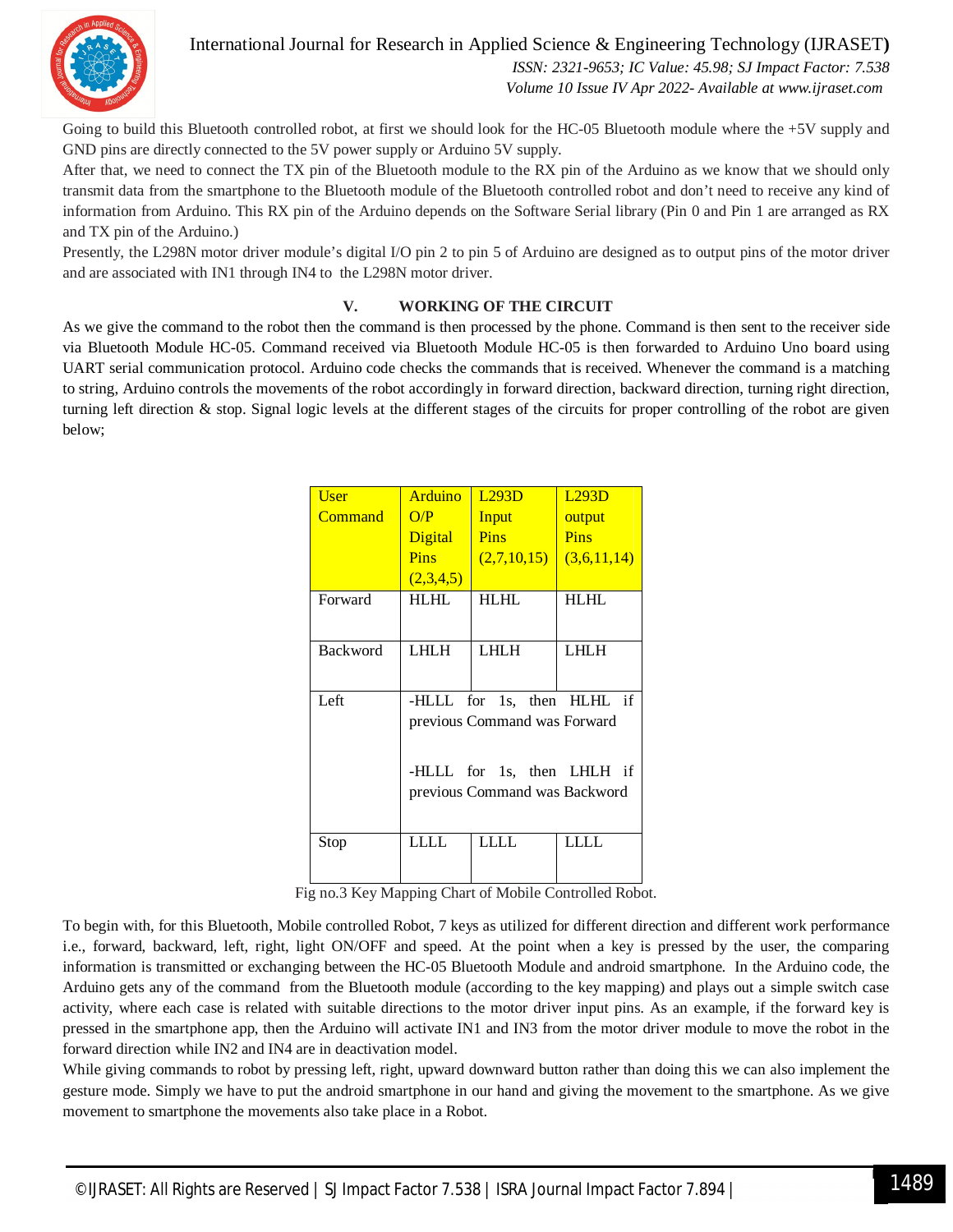

International Journal for Research in Applied Science & Engineering Technology (IJRASET**)**

 *ISSN: 2321-9653; IC Value: 45.98; SJ Impact Factor: 7.538 Volume 10 Issue IV Apr 2022- Available at www.ijraset.com*

#### **VI. ADVANTAGES AND LIMITATIONS**

- *1)* It is feasible to implement Bluetooth communication between smart phone and Microcontroller. The development of apps for Android in Android SDK is easy and free of cost. It is also used for surveillance. The Bluetooth RC Controller application is friendly to use.
- *2)* As we know the connectivity range of Bluetooth communication is approximately 10 meters, so the controlling range of this robot is also limited. If the power is not sufficient for all the modules especially the Bluetooth module, then the whole process will not work. Also, we can't attach more than 3 batteries to the small chassis. So we need powerful batteries.
- *3)* Through the mobile application we can operate a robot by using command buttons and gesture mode also. Gesture mode is easy to use and it can be used in wheelchair for handicap person, for such a person the gesture mode more friendly to use and easy to operate.

#### **VII. APPLICATIONS**

Low range Mobile Surveillance. Devices Military Applications (no human intervention). Assistive devices like wheelchairs, Home automation can be used The robot is small in size so can be used for spying also. With few additions and modifications, this robot can be used in the borders for detecting and disposing of hidden land mines. The robot can be used for reconnaissance or surveillance.

#### **VIII. CONCLUSION**

The project titled Bluetooth Robot using Arduino is an application based on popular open source technology - Android and Arduino. The aim of the project was to create an Arduino integrated robot that has to be controlled through an application that runs on the android operating system. The project has been completed with success with the maximum satisfaction.

Provisions are created to upgrade the code. The applying has been tested with live information and has provided a health result. Hence the code has proven to figure hasty. The system created met its objectives, by being straightforward to use, implement. Further modules may be simply other once necessary. The code is developed with standard approach. All modules within the system are tested with all the valid information for everything work with success.

#### **IX. FUTURE SCOPE**

Multiple sensor can be added in the robot. Size and shape of the Robot can be modified according to the requirement. We can also mount the web camera in our robot, which can be used in various field such as spying, or for military uses. It is rapidly growing field, as continue to research design and build new robots that serve various practical purposes, whether domestically, commercially, militarily. However there's still lots of scope for future improvement and add-ons in practicality.

#### **REFERENCES**

- [1] Design of a Bluetooth Enabled Android Application for a Microcontroller Driven Robot By Vito M. Guardi (May 2014).
- [2] Introduction to Arduino A piece of cake! by Alan G. Smith September 30, 2011.
- [3] 30 Arduino Projects for the Evil Genius™ Simon Monk, McGraw-Hill Companies Inc
- [4] A. Sharma, J. Mondal, C. Pandey, R. Kumar and A. Bhattacharya, "IoT Based Home Automation System"; Advances in Applied Science; Volume 2017; Article ID 100005, pp. 01-06; Feb. 2017.
- [5] Arpit Sharma, Reetesh Verma, Saurabh Gupta and Sukhdeep Kaur Bhatia, "Android Phone Controlled Robot Using Bluetooth", International Journal of Electronic and Electrical Engineering. Volume 7, Number 5 (2014), pp. 443-448.
- [6] P. D. Minns, Atmega32 for Arduino Microcontroller System. Author House, 2013.
- [7] https://www.arduino.cc/en/Tutorial/Foundations/AnalogInputPins
- [8] S. K. Saha, Introduction to Robotics, Tata McGraw-Hill Publishing Company (30 April 2008) John J Craig, Introduction to robotics, Pearson Education; Third edition (2010)
- [9] Roland Siegwart, Illah Nourbakhsh, Davide Scaramuzza. Introduction to Autonomous Mobile Robots, Second Edition, pp. 13-423. Massachusetts: The MIT Press, 2011.
- [10] Arvin Agah, Mobile Robotics, EECS 747 Lectures (http:// people.ku.edu/~agah/courses.html), 2011.
- [11] IEEE sample paper template for IEEE Transactions, Preparation of Papers for IEEE TRANSACTIONS and JOURNALS (May2007).
- [12] http://www.ieee.org/publications\_standards/publications/authors/autho rs\_journals.html#sect2 Prashant Tripathi, Wi-Fi Robots, The Academia edu.
- [13] Kunal Borker1, Rohan Gaikwad2, Ajay Singh Rajput3. WIRELESS SURVEILLANCE ROBOT International Journal of Advance Research in Computer Science and Management Studies ISSN: 2321 7782, Volume-II, Issue-II, February 2014.
- [14] Dheepak Mohanraj, MICROCONTROLLER BASED AN AUTONOMOUS WIRELESS LINE TRACKING ROBOT, International Journal of Advanced Engineering Research and Studies E-ISSN22498974.
- [15] Mester, G. Wireless sensor-based control of mobile robots motion, Intelligent Systems and Informatics, 2009. SISY '09.7th International Symposium on.